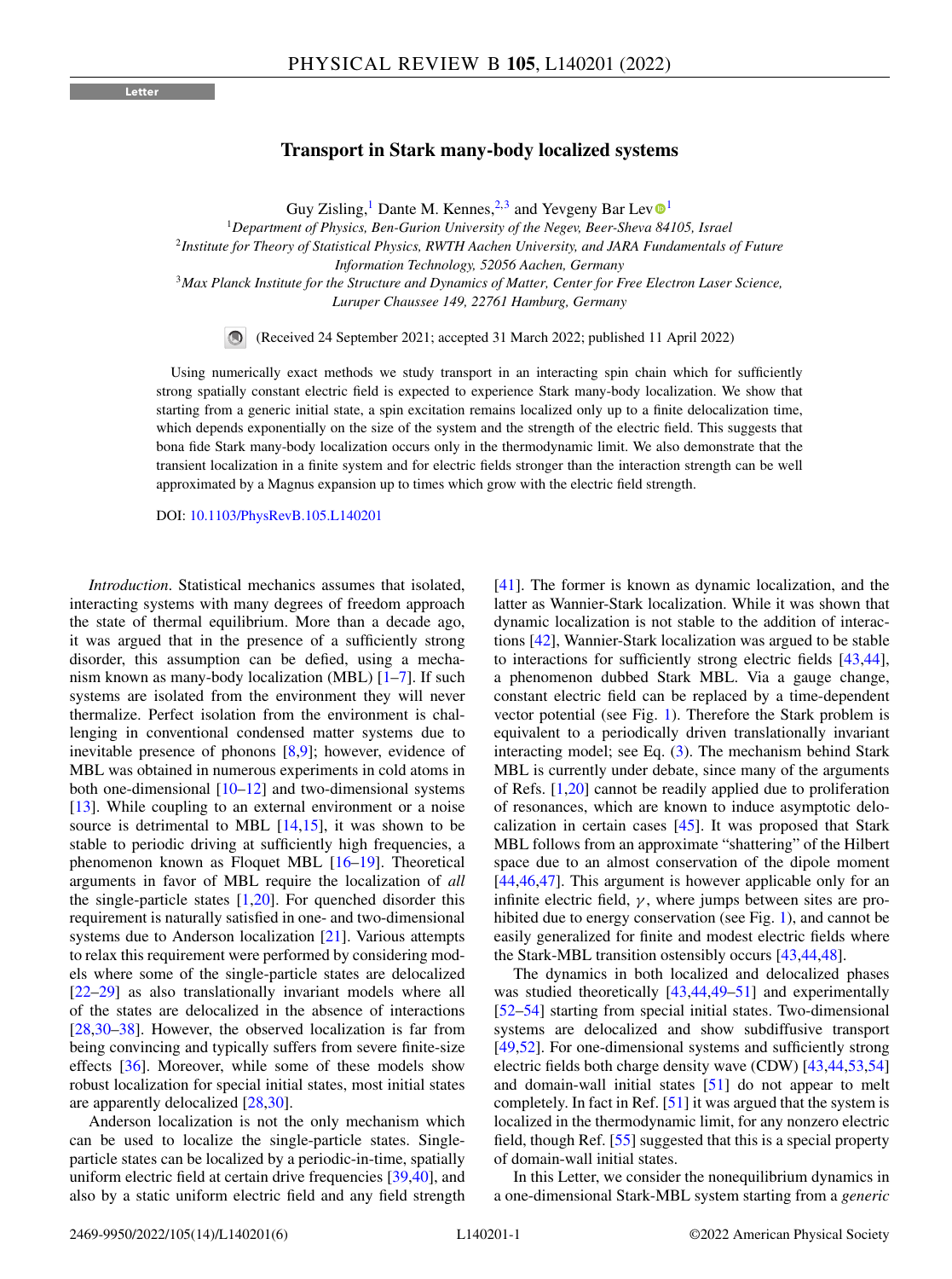<span id="page-1-0"></span>

FIG. 1. A schematic representation of the Stark localization problem in two gauges. The upper panel shows the static gauge, where particles are subject to a tilted potential. The bottom panel shows a dynamic gauge, where the scalar potential is written as a "vector potential," which produces time-dependent hopping.

initial state, which corresponds to an average over *all* possible initial states. We demonstrate that in both presumably delocalized and localized regions, a local spin excitation remains localized for increasingly long times when the system size is increased, suggesting that transport might be completely suppressed only in the thermodynamic limit.

*Model*. The interacting Stark model is described by the following Hamiltonian,

$$
\hat{H} = \sum_{j=1}^{L-1} \frac{J_{xy}}{2} (\hat{S}_j^+ \hat{S}_{j+1}^- + \text{H.c.}) + J_z \hat{S}_j^z \hat{S}_{j+1}^z + \sum_{j=1}^{L} W_j \hat{S}_j^z, \quad (1)
$$

where *L* is the length of the spin chain, "H.c." denotes the Hermitian conjugate,  $\hat{S}_j^{\pm}$ ,  $\hat{S}_j^z$  are spin-1/2 operators,  $J_{xy}$  is the strength of the flip-flop term,  $J_z$  is the strength of the Ising term, and  $W_j = (\gamma j + \alpha j^2/L^2)$  is a spatially varying potential, where  $\gamma$  corresponds to an electric field;  $\alpha/L^2$  is the magnitude of a shallow parabolic trap that we add in order to break some of the symmetries of the system, following Ref. [\[43\]](#page-5-0). The system conserves the total magnetization,  $\hat{M} =$  $\sum_j \hat{S}^z_j$ , and in the thermodynamic limit is translationally invariant (for  $\alpha = 0$ ). Through this work we use open boundary conditions and set  $J_{xy} = 2$ ,  $J_z = 1$ , and  $\alpha = 0.5$ , verifying that our results do not change qualitatively for other  $\alpha$ 's and  $J_z$ 's, as also boundary conditions (see [\[48\]](#page-5-0)). Via the Jordan-Wigner transformation [\[56\]](#page-5-0), the model is equivalent to a system of spinless interacting fermions moving in a uniform electric field; however for the clarity of the presentation we proceed using the spin formalism.

A number of works show an apparent ergodicity breaking for  $\gamma \gtrsim 1.5$  [\[43,44\]](#page-5-0) (see also [\[48\]](#page-5-0)). In this Letter, using two numerically exact methods we study spin transport in this model.

*Methods*. To assess spin transport in the system for various electric fields,  $\gamma$ , we calculate the infinite-temperature spinspin correlation function,

$$
G_n(t) = \frac{1}{\mathcal{N}} \text{Tr} \big[ \hat{S}_n^z(t) \hat{S}_{L/2}^z \big],\tag{2}
$$

where N is the Hilbert space dimension, and  $\hat{S}_n^z(t)$  is the Heisenberg evolution of  $\hat{S}_n^z$ . This correlation function describes the spatial spreading of an initially local spin excitation on top of an infinite temperature state. The squared width of the excitation is given by  $x^2(t) = \sum_n n^2[G_n(t) - G_n(0)]$ and is analogous to the mean-squared displacement (MSD). For diffusive transport,  $x^2 \sim 2Dt$ , with *D* coinciding with the diffusion coefficient calculated from the corresponding Kubo formula [\[57–60\]](#page-5-0).

We compute  $G_n(t)$  using two complementary numerically exact methods. In the first method we work at a zeromagnetization sector, with the Hilbert space dimension  $\mathcal{N} =$  $\binom{L}{L/2}$ , and utilize dynamical typicality to reduce the trace in Eq. (2) to a unitary propagation of a random initial state taken from the Haar distribution [\[59,61\]](#page-5-0). We then average over a small number of such samples. Our initial condition therefore corresponds to a generic initial state with volume-law entanglement. We would like to stress that while the generation of such a highly entangled pure state is probably close to impossible experimentally, we could equally well take a random product state, which *can* be realized experimentally. Such a state would produce an equivalent result, though it would require more averaging over the initial states to sample the correlation function in Eq.  $(2)$ .

The unitary evolution is performed using a Krylov subspace method [\[62\]](#page-5-0). Given the exponential scaling of the Hilbert space dimension we are able access system sizes of  $L \lesssim 24$ , which correspond to  $\mathcal{N} \leq 2704$  156, though we can propagate the system for quite long times. As a complimentary method, which provides us access to large system sizes, we use the time-dependent density matrix renormalization group (tDMRG)  $[63]$ . In this method the wave function is represented as a matrix product state (MPS), built of matrices with a maximal dimension  $\chi$ , called the bond dimension. The bond dimension sets the maximum entanglement that the MPS can accommodate. If the bond dimension is set to be smaller than  $\chi < d^{L/2}$ , where *d* is the local Hilbert space dimension, the error in the MPS representation of the wave function is bounded by the truncation weight. In our simulations, we set the truncation weight to  $10^{-7}$  allowing the bond dimension to grow dynamically during the propagation. Since for ergodic systems the entanglement is typically increasing linearly with time, the computational effort increases exponentially. We checked for convergences of our results by decreasing the truncation weight to  $10^{-8}$ . In tDMRG we use *all* magnetization sectors, and obtain  $G_n(t)$  by the Heisenberg evolution of  $\hat{S}_n^z(t)$ , using the computational method detailed in Ref. [\[64\]](#page-5-0). Due to the equivalence between the ensembles of fixed and varying magnetization, in the thermodynamic limit, both Krylov-based and tDMRG results are expected to agree up to some finite time when the finite-size effects become important.

*Results*. We calculate the MSD for a number of electric fields,  $\gamma = 0.75-3$ , and various system sizes  $L = 14-24$  using the Krylov subspace method, and for sizes  $L = 20{\text -}100$ using tDMRG. The results are presented in Fig. [2.](#page-2-0) For times  $t \leq t^{\star}(\gamma, L)$  an initial growth of the MSD is followed by a localization plateau. This plateau is visible for  $\gamma \geq 1$ , and becomes even more pronounced for larger system sizes.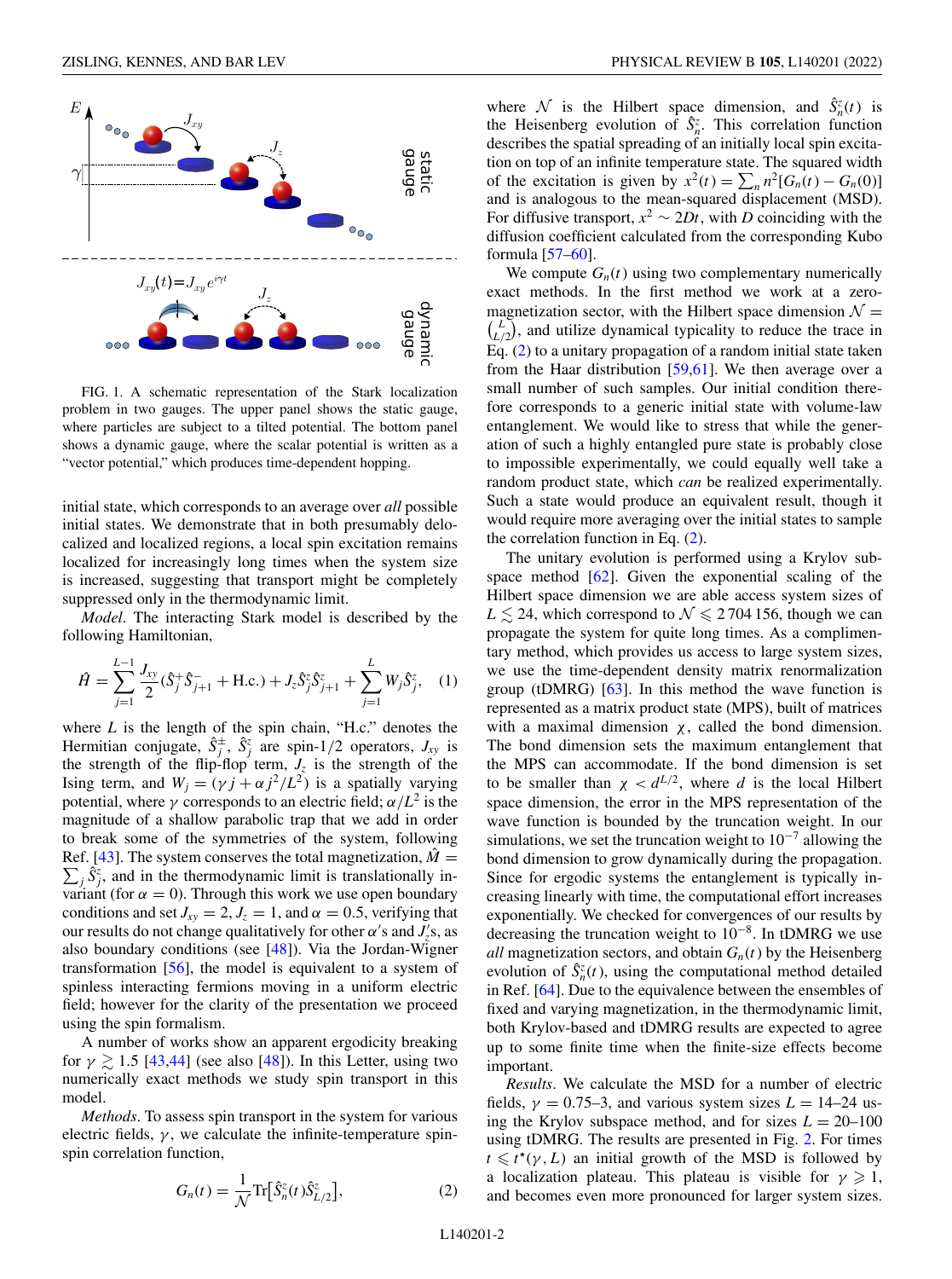<span id="page-2-0"></span>

FIG. 2. Mean-squared displacement (MSD) as a function of time (top panels and bottom left) for  $L \in [14, 24]$  (Krylov-based method) and  $L = 100$  (tDMRG). The orange dotted line corresponds to power-law fits, while the horizontal lines indicate the plateau of the MSD calculated by taking the mean of the MSD between the 2nd and the 3rd peaks. The color of the plateau lines matches the coloring of the corresponding system size. Bottom right: Bond dimension  $\chi$  as a function of time obtained using tDMRG for  $L \in [20, 100]$ and with a fixed discarded weight 10−7. All plots were obtained for  $J_{xy} = 2$ ,  $J_z = 1$ , and  $\gamma = 1.25$ .

For all the studied  $\gamma$ 's, including a regime where according to Refs. [\[43,44\]](#page-5-0) (see also [\[48\]](#page-5-0)) the system is expected to be strongly localized, the late-time dynamics of a *finite* system is always delocalized, which allows us to identify the time  $t^*(\gamma, L)$ , as the delocalization time. Note that our data suggest that for  $\gamma \geq 1$  the system becomes localized only in the thermodynamic limit. The observed, apparently subdiffusive growth of the MSD for  $t > t^*(\gamma, L)$ , which is consistent with previous experimental [\[52\]](#page-5-0) and theoretical works [\[49,55,65,66\]](#page-5-0), is therefore a finite-size effect, and will not be considered further in this Letter (see however [\[48\]](#page-5-0)). For  $\gamma \leq 1$  our results are not conclusive, since the delocalization time, if it exists here, is very short, and the plateau in the MSD is not clearly visible. But, we do see that for  $\gamma = 0.75$  the fast growth of the MSD is pushed to later times for larger system sizes, which hints that localization at the *thermodynamic limit* might occur for all  $\gamma > 0$ . A similar suggestion was recently raised in Ref. [\[51\]](#page-5-0). The localization-delocalization transition at a finite time,  $t^*(\gamma, L)$ , can also be seen from the growth of the bond dimension in tDMRG to maintain a chosen accuracy of the results (discarded weight). For  $t \leq t^*(\gamma, L)$  a modest bond dimension is required, while for  $t > t^*(\gamma, L)$  to keep the same accuracy of the numerical evolution an increasingly larger bond dimension is required. We stress that the bond dimension is not a physical quantity and we only use it as an indicator of delocalization to obtain  $t^*(\gamma, L)$  [\[67\]](#page-5-0).

To quantitatively study the dependence of  $t^*(\gamma, L)$  on  $\gamma$ and *L*, we extract it using two independent methods. For the Krylov-subspace method it is extracted from the intersection point between two straight lines on a log-log scale: the plateau of the MSD (see caption in Fig. 2) and the apparent subdiffusive growth (dashed orange lines in Fig. 2). For tDMRG we define  $t^*(\gamma, L)$  as the time when the bond dimension departs from its initial value (set to 400). While



FIG. 3. Delocalization time  $t^*$  as a function of  $\gamma L$  for  $\gamma =$ 1, 1.25, 2, 2.25, as extracted from Krylov-based method (left panel;  $L \in [14, 24]$ ) and tDMRG (right panel;  $L \in [20, 100]$ ). For all data points  $J_z = 1$ .

these definitions are of course arbitrary, using different definitions did not result in a qualitative change. In Fig. 3 we show the delocalization time,  $t^*(\gamma, L)$ , plotted vs  $\gamma L$  on a semilog scale for various tilts of the potential  $\gamma$ . We find that both Krylov-subspace and tDMRG methods suggest that the delocalization time increases exponentially both with  $\gamma$ and *L*, namely  $t^* \sim \exp[\gamma L]$ , such that true localization is obtained only in the thermodynamic limit. Remarkably, the tDMRG simulation of this system becomes *easier*; namely, with the same computational resources for *larger* system sizes one can go to *longer* times. This indicates a change in the *bulk* dynamics, when the size of the system is increased, even though the Hamiltonian is local.

*Magnus expansion*. In order to better understand the dependence of  $t^*(\gamma, L)$  on  $\gamma$  we apply a time-dependent unitary transformation  $\hat{U}(t) \equiv e^{-i\gamma t \sum_j j\hat{S}_j^z}$  to Eq. [\(1\)](#page-1-0), which corresponds to a gauge change, replacing the potential term in Eq. [\(1\)](#page-1-0) by a time-dependent "vector potential." This yields the following time-dependent Hamiltonian,

$$
\hat{H}(t) = \sum_{j=1}^{L-1} \left[ \frac{J_{xy}}{2} \left( e^{-iyt} \hat{S}_j^+ \hat{S}_{j+1}^- + \text{H.c.} \right) + J_z \hat{S}_j^z \hat{S}_{j+1}^z \right], \quad (3)
$$

where the electric field,  $\gamma$ , takes the role of a frequency. The static part of the Hamiltonian is trivially localized and has a spectrum composed of highly degenerate energy bands, which differ by a number of domain walls. It takes an energy of  $J_z/4$  to annihilate or create a domain wall, and therefore the bands are equally spaced. The time-dependent hopping facilitates transport in the system by two possible processes: either by connecting the various bands, or by higher-order, virtual transitions from some state in a band to a different state in the same band. For  $\gamma \gg J_z/4$  both processes are suppressed since multiple spin rearrangements are required to absorb the energy of the "photon" and the system is expected to be in a long-lived prethermal state described by the time-averaged Hamiltonian [which here coincides with the static part of  $\hat{H}(t)$ ] up to times  $t^* \sim \exp[\gamma / J_z]$  [\[68–70\]](#page-5-0). A slightly different scaling was suggested in Ref. [\[47\]](#page-5-0). We have checked that for larger  $J_z$ , the apparent localization-delocalization transition shifted to larger  $\gamma$ 's [\[48\]](#page-5-0).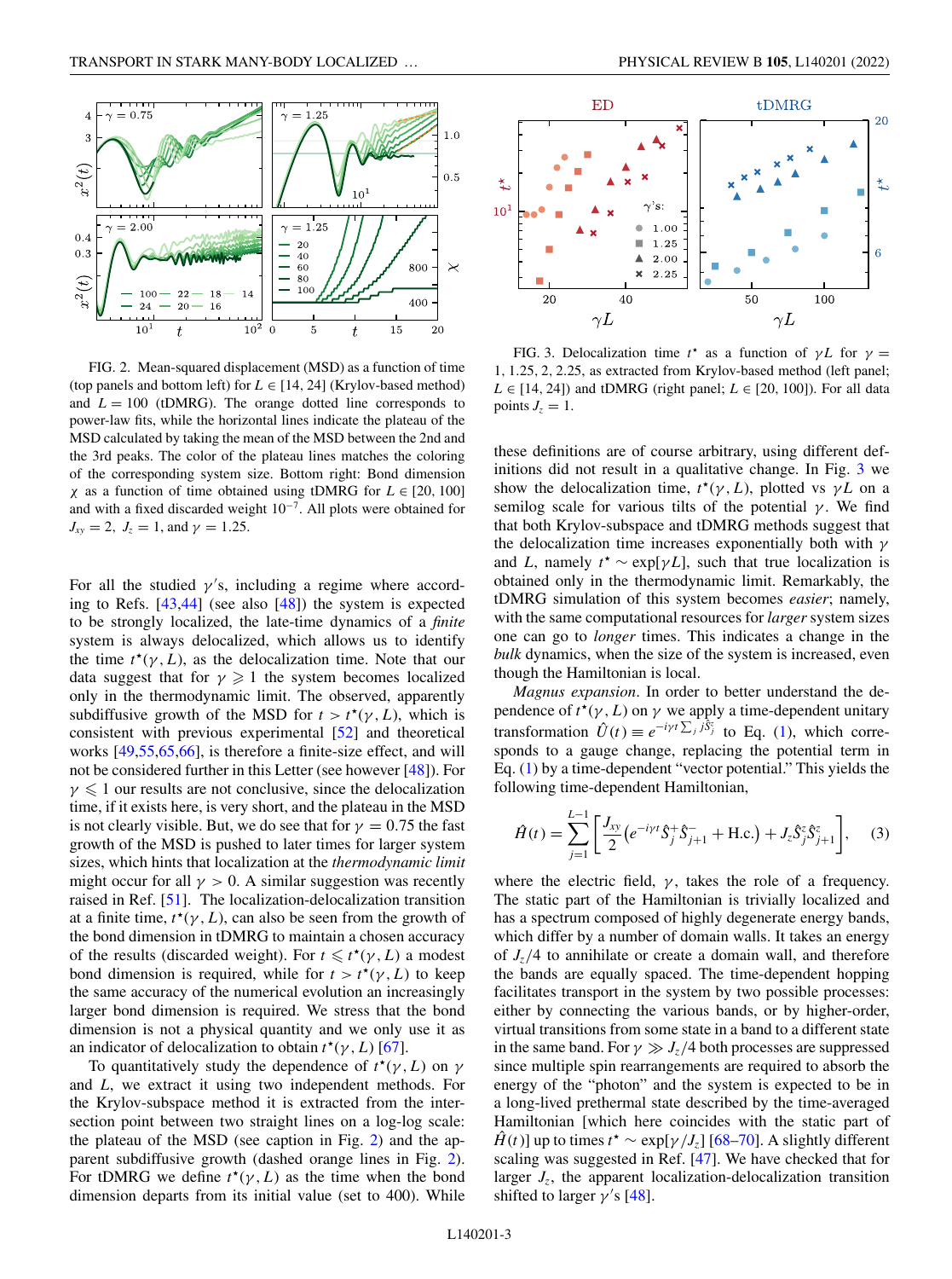

FIG. 4. Mean-squared displacement as a function of time for various electric fields. The darkest lines correspond to numerically exact results obtained by using Eq. [\(3\)](#page-2-0) for propagation. The colored lines with increasing brightness correspond to evolution using effective Hamiltonians Eq. (4), obtained from a truncated Magnus expansion. For all panels,  $J_{xy} = 2$ ,  $J_z = 1$ ,  $L = 14$ .

The stroboscopic evolution of the system is determined by an effective Hamiltonian, which is defined from the oneperiod propagator,

$$
\hat{U}(T) = e^{-i\hat{H}_{\text{eff}}T} = \mathcal{T} \exp\bigg[-i\int_0^T d\bar{t}\hat{H}(\bar{t})\bigg],\qquad(4)
$$

where  $\mathcal T$  corresponds to time ordering, and  $T = 2\pi/\gamma$  is the period. For  $\gamma \gg J_z/4$  we can approximate  $\hat{H}_{\text{eff}}$  by a Magnus expansion in  $\gamma^{-1}$  [\[71\]](#page-5-0). For  $\gamma$  smaller than the many-body bandwidth, this expansion is *not* guaranteed to converge, but it can approximate the dynamics of the system up to some optimal order [\[72\]](#page-5-0). We use a recursive formula described in Ref. [\[71\]](#page-5-0) to obtain  $\hat{H}_{\text{eff}}$  up to order  $n = 10$  for  $L = 14$ . Figure 4 shows the stroboscopic evolution of the MSD computed numerically using  $\hat{H}_{\text{eff}}^{(n)}$ , which is  $\hat{H}_{\text{eff}}$  truncated to an order *n*. We see that for  $\gamma \leq 2$  the Magnus expansion fails to approximate the dynamics even for short times, while for  $\gamma = 3, 5$ , as the Magnus order *n* increases, the approximate solution approaches the exact solution for longer times (it is hard to reliably extract  $t_{\text{Magnus}}$  from our data to obtain the functional dependence on *n*, but see Ref. [\[73\]](#page-5-0)). There is little to no dependence of  $t_{\text{Magnus}}$  on the system size (see [\[48\]](#page-5-0)). Interestingly, the long-time dynamics of  $\hat{H}_{\text{eff}}^{(n)}$  is diffusive with a diffusion coefficient which decreases with *n* [\[48\]](#page-5-0), even for  $\gamma = 5$ , where the system is expected to be strongly localized [\[43,44\]](#page-5-0).

*Discussion*. In this Letter, using two complementary numerically exact methods, we have examined the dynamics of a spin excitation starting from a generic initial condition in

a spin chain which is expected to exhibit Stark MBL. For  $\gamma > J_z$  we find strong evidence of a finite delocalization time,  $t^{\star}(L, \gamma)$ , which scales exponentially with both the size of the system and the electric field, namely  $t^*(L, \gamma) \sim \exp[\gamma L / J_z].$ For intermittent times  $t < t^*$  the spin excitation is localized, while for  $t > t^*$  it delocalizes in a manner consistent with subdiffusion [\[52\]](#page-5-0). This strongly suggests that for  $\gamma \geq J_7$ , Stark MBL strictly occurs only in the thermodynamic limit,  $L \rightarrow \infty$ , while any *finite* system is ultimately delocalized for sufficiently long times. For  $\gamma \leq J_z$  and system sizes and times accessible to us, the localization regime is not apparent. Nevertheless, we do see that the dynamics is delayed with increasing system size, which can be consistent with a localization length larger than the system size  $\xi(\gamma) \gg L$ . It is therefore plausible to conjecture that Stark MBL in the thermodynamic limit occurs for all  $\gamma > 0$ , which is consistent with the conjecture in Ref. [\[51\]](#page-5-0).

In the dynamic gauge, where the electric field is replaced by a periodically driven flip-flop term such that  $\gamma$  plays the role of the frequency, it is rigorously known that for  $\gamma \gg J_z$  the heating time is exponential in  $\gamma / J_z$  [\[68–70\]](#page-5-0). We show that for sufficiently large electric fields, up to time *t*Magnus, the dynamics is well approximated by a *static* effective Hamiltonian obtained from a Magnus expansion truncated up to order *n*. This time increases with both  $\gamma / J_z$  and *n* (cf. Ref. [\[73\]](#page-5-0)). The first order of the expansion is given by  $\hat{H}_{\text{eff}}^{(1)} = J_z \sum_{j=1}^{L-1} \hat{S}_{j}^z \hat{S}_{j+1}^z + O(J_z/\gamma)$ . The spectrum of  $\hat{H}_{\text{eff}}^{(n)}$  is composed of equally spaced bands,  $J_z/4$  distance apart, with a bandwidth of  $O(J_z/\gamma)$  [\[48\]](#page-5-0). Therefore, for  $\hat{H}_{\text{eff}}^{(n)}$  the situation is similar to models of quasi-MBL, which show asymptotic delocalization [\[33,36](#page-4-0)[,45\]](#page-5-0). Indeed all  $\hat{H}_{\text{eff}}^{(n>1)}$  show diffusion at long times, with a diffusion constant decreasing with *n* [\[48\]](#page-5-0). We would like to stress that the delocalization of  $\hat{H}_{\text{eff}}^{(n)}$ occurs *before* the delocalization in Eq. [\(1\)](#page-1-0) and Eq. [\(3\)](#page-2-0) at time *t* , and therefore Magnus expansion does *not* capture the delocalization regime of Eq.  $(1)$  and Eq.  $(3)$ . It does suggest that the localization mechanism of Stark MBL is probably different from Floquet MBL, where the effective Hamiltonian is expected to be nonergodic [\[16,18\]](#page-4-0).

While the analysis we provided explains the transient localization regime, it does *not* explain why the delocalization time increases with the size of the system, suggesting that Stark MBL happens only in the thermodynamic limit. This conclusion remains qualitatively robust for both open and periodic boundary conditions, in the static and dynamic gauges, and with and without the parabolic potential in Eq. [\(1\)](#page-1-0) [\[48\]](#page-5-0). A possible explanation could be that the measure of delocalized states is vanishing in the thermodynamic limit. This would also explain why localization appears to be robust for CDW and domain-wall initial states. We leave the exploration of this avenue to future studies.

*Acknowledgments.* We would like to thank Achilleas Lazarides for insightful discussions and constructive comments on the manuscript, and Tomotaka Kuwahara for providing technical details on the calculation of high Magnus orders in Ref. [\[73\]](#page-5-0). This research was supported by a grant from the United States–Israel Binational Foundation (BSF; Grant No. 2019644), Jerusalem, Israel, and by the Israel Science Foundation (Grants No. 527/19 and No. 218/19).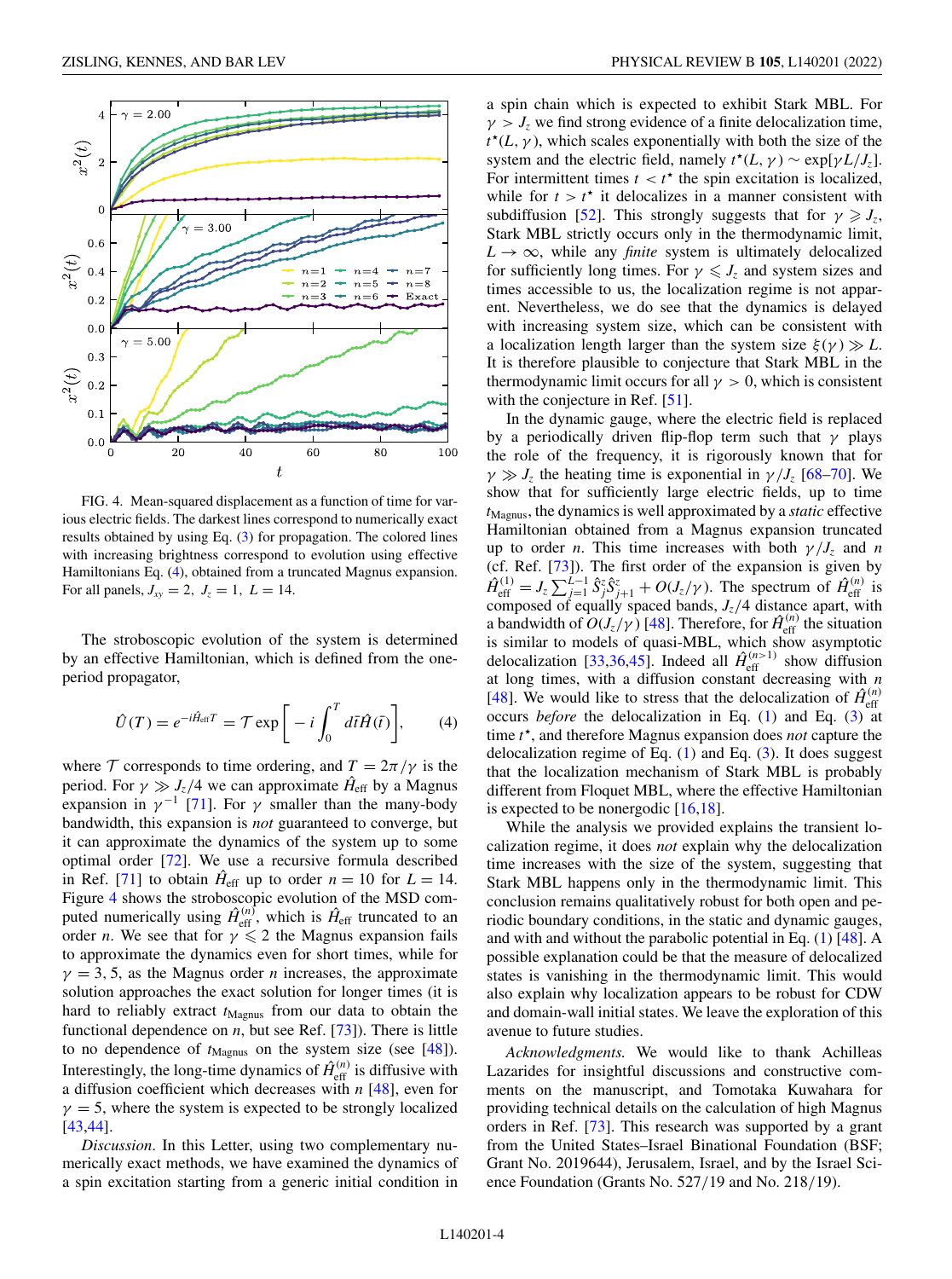- <span id="page-4-0"></span>[1] D. Basko, I. L. Aleiner, and B. L. Altshuler, Metal-insulator transition in a weakly interacting many-electron system with localized single-particle states, Ann. Phys. **321**[, 1126 \(2006\).](https://doi.org/10.1016/j.aop.2005.11.014)
- [2] I. V. Gornyi, A. D. Mirlin, and D. G. Polyakov, Interacting Electrons in Disordered Wires: Anderson Localization and Low-*T* Transport, Phys. Rev. Lett. **95**[, 206603 \(2005\).](https://doi.org/10.1103/PhysRevLett.95.206603)
- [3] E. Altman and R. Vosk, Universal dynamics and renormal[ization in many-body-localized systems,](https://doi.org/10.1146/annurev-conmatphys-031214-014701) Annu. Rev. Condens. Matter Phys. **6**, 383 (2015).
- [4] R. Nandkishore and D. A. Huse, Many-body localization and [thermalization in quantum statistical mechanics,](https://doi.org/10.1146/annurev-conmatphys-031214-014726) Annu. Rev. Condens. Matter Phys. **6**, 15 (2015).
- [5] R. Vasseur and J. E. Moore, Nonequilibrium quantum dynamics and transport: From integrability to many-body localization, [J. Stat. Mech.: Theory Exp. \(2016\) 064010.](https://doi.org/10.1088/1742-5468/2016/06/064010)
- [6] D. A. Abanin and Z. Papić, Recent progress in many-body localization, Ann. Phys. **529**[, 1700169 \(2017\).](https://doi.org/10.1002/andp.201700169)
- [7] D. A. Abanin, E. Altman, I. Bloch, and M. Serbyn, Colloquium: Many-body localization, thermalization, and entanglement, [Rev. Mod. Phys.](https://doi.org/10.1103/RevModPhys.91.021001) **91**, 021001 (2019).
- [8] D. M. Basko, I. L. Aleiner, and B. L. Altshuler, Possible ex[perimental manifestations of the many-body localization,](https://doi.org/10.1103/PhysRevB.76.052203) Phys. Rev. B **76**, 052203 (2007).
- [9] M. Ovadia, D. Kalok, I. Tamir, S. Mitra, B. Sacépé, and D. [Shahar, Evidence for a finite-temperature insulator,](https://doi.org/10.1038/srep13503) Sci. Rep. **5**, 13503 (2015).
- [10] M. Schreiber, S. S. Hodgman, P. Bordia, H. P. Luschen, M. H. Fischer, R. Vosk, E. Altman, U. Schneider, and I. Bloch, Observation of many-body localization of interacting fermions in a quasirandom optical lattice, Science **349**[, 842 \(2015\).](https://doi.org/10.1126/science.aaa7432)
- [11] P. Bordia, H. P. Lüschen, S. S. Hodgman, M. Schreiber, I. Bloch, and U. Schneider, Coupling Identical One-Dimensional [Many-Body Localized Systems,](https://doi.org/10.1103/PhysRevLett.116.140401) Phys. Rev. Lett. **116**, 140401 (2016).
- [12] J. Smith, A. Lee, P. Richerme, B. Neyenhuis, P. W. Hess, P. Hauke, M. Heyl, D. A. Huse, and C. Monroe, Many-body localization in a quantum simulator with programmable random disorder, Nat. Phys. **12**[, 907 \(2016\).](https://doi.org/10.1038/nphys3783)
- [13] J.-Y. Choi, S. Hild, J. Zeiher, P. Schauss, A. Rubio-Abadal, T. Yefsah, V. Khemani, D. A. Huse, I. Bloch, and C. Gross, Exploring the many-body localization transition in two dimensions, Science **352**[, 1547 \(2016\).](https://doi.org/10.1126/science.aaf8834)
- $[14]$  M. Žnidarič, Dephasing-induced diffusive transport in the anisotropic Heisenberg model, New J. Phys. **12**[, 043001 \(2010\).](https://doi.org/10.1088/1367-2630/12/4/043001)
- [15] S. Gopalakrishnan, K. R. Islam, and M. Knap, Noise-Induced [Subdiffusion in Strongly Localized Quantum Systems,](https://doi.org/10.1103/PhysRevLett.119.046601) Phys. Rev. Lett. **119**, 046601 (2017).
- [16] A. Lazarides, A. Das, and R. Moessner, Fate of Many-Body Lo[calization Under Periodic Driving,](https://doi.org/10.1103/PhysRevLett.115.030402) Phys. Rev. Lett. **115**, 030402 (2015).
- [17] P. Ponte, Z. Papić, F. Huveneers, and D. A. Abanin, Many-Body [Localization in Periodically Driven Systems,](https://doi.org/10.1103/PhysRevLett.114.140401) Phys. Rev. Lett. **114**, 140401 (2015).
- [18] D. A. Abanin, W. De Roeck, and F. Huveneers, Theory of [many-body localization in periodically driven systems,](https://doi.org/10.1016/j.aop.2016.03.010) Ann. Phys. **372**, 1 (2016).
- [19] E. Bairey, G. Refael, and N. H. Lindner, Driving induced manybody localization, Phys. Rev. B **96**[, 020201\(R\) \(2017\).](https://doi.org/10.1103/PhysRevB.96.020201)
- [20] J. Z. Imbrie, On many-body localization for quantum spin chains, [J. Stat. Phys.](https://doi.org/10.1007/s10955-016-1508-x) **163**, 998 (2016).
- [21] P. W. Anderson, Absence of diffusion in certain random lattices, Phys. Rev. **109**[, 1492 \(1958\).](https://doi.org/10.1103/PhysRev.109.1492)
- [22] R. Nandkishore and A. C. Potter, Marginal Anderson localiza[tion and many-body delocalization,](https://doi.org/10.1103/PhysRevB.90.195115) Phys. Rev. B **90**, 195115 (2014).
- [23] X. Li, S. Ganeshan, J. H. Pixley, and S. Das Sarma, Many-Body Localization and Quantum Nonergodicity in a Model with a [Single-Particle Mobility Edge,](https://doi.org/10.1103/PhysRevLett.115.186601) Phys. Rev. Lett. **115**, 186601 (2015).
- [24] X. Li, J. H. Pixley, D.-L. Deng, S. Ganeshan, and S. Das Sarma, Quantum nonergodicity and fermion localization in a system [with a single-particle mobility edge,](https://doi.org/10.1103/PhysRevB.93.184204) Phys. Rev. B **93**, 184204 (2016).
- [25] R. Modak, S. Ghosh, and S. Mukerjee, Criterion for the occurrence of many-body localization in the presence of [a single-particle mobility edge,](https://doi.org/10.1103/PhysRevB.97.104204) Phys. Rev. B **97**, 104204 (2018).
- [26] R. Modak and S. Mukerjee, Many-Body Localization in the [Presence of a Single-Particle Mobility Edge,](https://doi.org/10.1103/PhysRevLett.115.230401) Phys. Rev. Lett. **115**, 230401 (2015).
- [27] K. Hyatt, J. R. Garrison, A. C. Potter, and B. Bauer, Many-body [localization in the presence of a small bath,](https://doi.org/10.1103/PhysRevB.95.035132) Phys. Rev. B **95**, 035132 (2017).
- [28] Y. Bar Lev, D. R. Reichman, and Y. Sagi, Many-body localization in system with a completely delocalized single-particle spectrum, Phys. Rev. B **94**[, 201116\(R\) \(2016\).](https://doi.org/10.1103/PhysRevB.94.201116)
- [29] R. Vasseur, A. J. Friedman, S. A. Parameswaran, and A. C. Potter, Particle-hole symmetry, many-body localiza[tion, and topological edge modes,](https://doi.org/10.1103/PhysRevB.93.134207) Phys. Rev. B **93**, 134207 (2016).
- [30] G. Carleo, F. Becca, M. Schiró, and M. Fabrizio, Localization [and glassy dynamics of many-body quantum systems,](https://doi.org/10.1038/srep00243) Sci. Rep. **2**, 243 (2012).
- [31] M. Schiulaz and M. Müller, Ideal quantum glass transitions: [Many-body localization without quenched disorder,](https://doi.org/10.1063/1.4893505) AIP Conf. Proc. **1610**, 11 (2014).
- [32] T. Grover and M. P. A. Fisher, Quantum disentangled liquids, [J. Stat. Mech.: Theory Exp. \(2014\) P10010.](https://doi.org/10.1088/1742-5468/2014/10/P10010)
- [33] M. Schiulaz, A. Silva, and M. Müller, Dynamics in many-body [localized quantum systems without disorder,](https://doi.org/10.1103/PhysRevB.91.184202) Phys. Rev. B **91**, 184202 (2015).
- [34] N. Y. Yao, C. R. Laumann, J. I. Cirac, M. D. Lukin, and J. E. Moore, Quasi-Many-Body Localization in Translation-Invariant Systems, Phys. Rev. Lett. **117**[, 240601 \(2016\).](https://doi.org/10.1103/PhysRevLett.117.240601)
- [35] J. M. Hickey, S. Genway, and J. P. Garrahan, Signatures of many-body localisation in a system without disorder and the relation to a glass transition, [J. Stat. Mech.: Theory Exp. \(2016\)](https://doi.org/10.1088/1742-5468/2016/05/054047) 054047.
- [36] Z. Papić, E. M. Stoudenmire, and D. A. Abanin, Many-body localization in disorder-free systems: The importance of finitesize constraints, Ann. Phys. **362**[, 714 \(2015\).](https://doi.org/10.1016/j.aop.2015.08.024)
- [37] M. van Horssen, E. Levi, and J. P. Garrahan, Dynamics of many-body localization in a translation-invariant quantum glass model, Phys. Rev. B **92**[, 100305\(R\) \(2015\).](https://doi.org/10.1103/PhysRevB.92.100305)
- [38] M. Pino, L. B. Ioffe, and B. L. Altshuler, Nonergodic metallic [and insulating phases of Josephson junction chains,](https://doi.org/10.1073/pnas.1520033113) Proc. Natl. Acad. Sci. U.S.A. **113**, 536 (2016).
- [39] D. H. Dunlap and V. M. Kenkre, Dynamic localization of a charged particle moving under the influence of an electric field, Phys. Rev. B **34**[, 3625 \(1986\).](https://doi.org/10.1103/PhysRevB.34.3625)